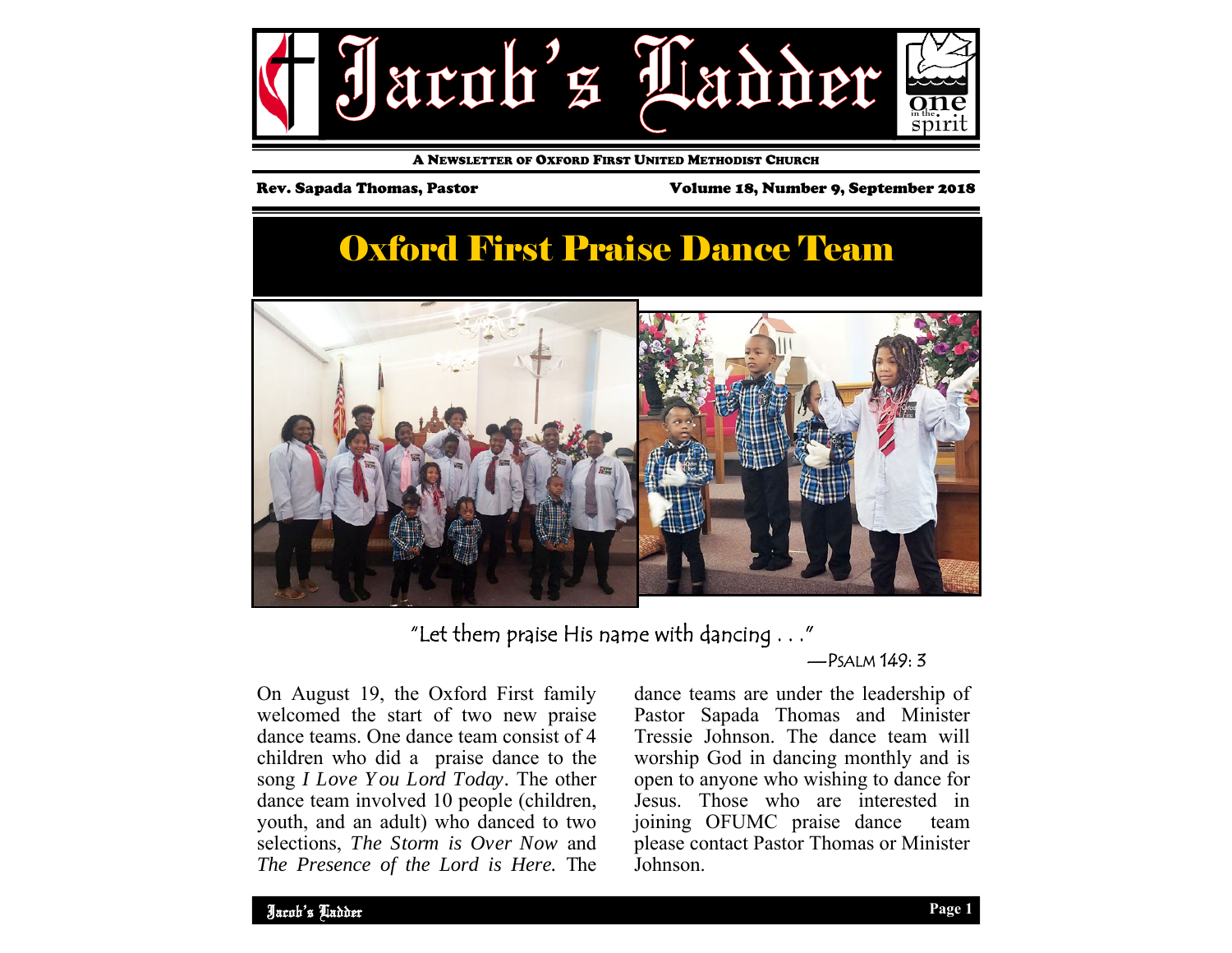

"Just as a body, though one, has many parts, but all its many parts form one body, so it is with Christ."

#### <sup>1ST</sup> CORINTHIANS 12.12

Our leader of the Mississippi Conference of the United Methodist Church, Bishop James E. Swanson, Sr., after becoming our bishop, developed a vision for our conference which he called *The Power of We.* This vision was to take the focus off 'Me," *i.e.,* each individual pastor, trustee, lay member, and even each church, to shift the focus to the ministry of "We," *i.e.,* the conference as a whole. He recognized that our conference is made up of different races, different ages, different worship styles, different education levels, etc., but when we set our differences aside and work TOGETHER as a Mississippi Conference, we can truly "make disciples for the transformation of the world."

This thought reminds me of a television show my son loved to watch as a child, **The Power Rangers.** There was a Red, Blue, Pink, Yellow, and Black Ranger, each of them possessed their own specific skill they used in battle. But when they faced forces they could not handle individually they all came together to form a giant humanoid machine known as the *Megazord*. Each Ranger, in his or her own unique skill set "UNITED" together to form "ONE" machine to win the war against evil. They experienced *the Power of We.* 

What does this say to Oxford First U.M.C? Well, I'm glad you asked!!! We as a church family can truly "make disciples for the transformation of the world" and "fight against the evil forces of this world" if we all "UNITE" ourselves in Jesus Christ and form one body. Paul echoes this truth in  $1<sup>ST</sup>$  CORINTHIANS 12. He insists that we, the

church, are made up of many different members but form one body. That's the whole point: even though we are different, each person is important in the Body of Christ and makes the body stronger when we unite together. When Oxford First grasps this concept and work together rather than against each other we will truly experience *the Power of We.* We all have different gifts and graces God has blessed us with, but it's left up to us to use them in union with the rest of the body. Therefore, we are not here to tear each other down, but rather build each other up in love. We are not here to judge one another, but rather to pray for one another. We are not here to talk about each other behind their backs, but rather to encourage and inspire each other in Christ.

Our church is made up of many different types of individuals, who have different stories, and come from different experiences in life. However, we have one thing in common, we have all been saved and redeemed by the blood of Jesus Christ. It's time for us to put aside our differences, our past, our disagreements, our education levels, etc. to truly experience *The Power of We* and **the Power Ranger** effect.

**The Point:** There is Power when We put aside all our differences and unite ourselves as One Body to promote the Kingdom of God in Jesus Christ.

my brothers and sisters, as we work together in **Prayer:** *God, please help me to love and support Jesus Christ "to make disciples for the transformation of the world."*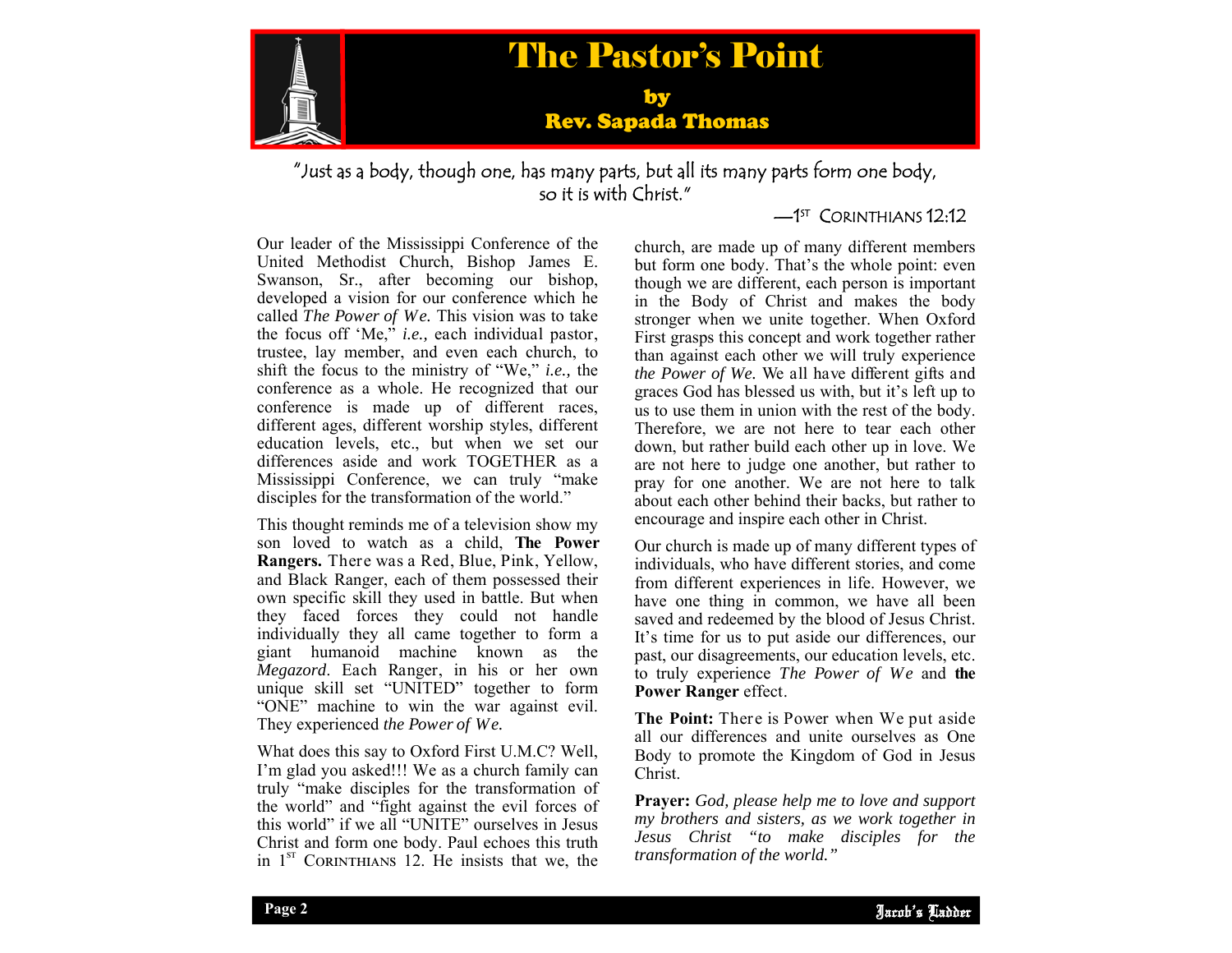## We Have Been Revived!

God absolutely blessed us on August 27-29 during our Annual Summer Revival. This year our revival theme was "Experiencing the POWER of the Gospel" taken from ROMANS 1:16. On Monday night, Pastor Terry Wortham of South Hopewell M.B.C. talked about "The Precious Treasure." On Tuesday night, Pastor Greg Wax of Beverly & Salem U.M. Churches talked about "The Peace of Jesus." Lastly, on Wednesday night, Pastor Bobby E. Dailey of the Abbeville Charge preached "The Missing Part of the Story." We were also blessed to have each pastor's church choir/soloist accompany them, along with Second M.B.C and Cypress Grove M.B.C choirs. We truly experienced the "Power" of the gospel and the Holy Spirit.